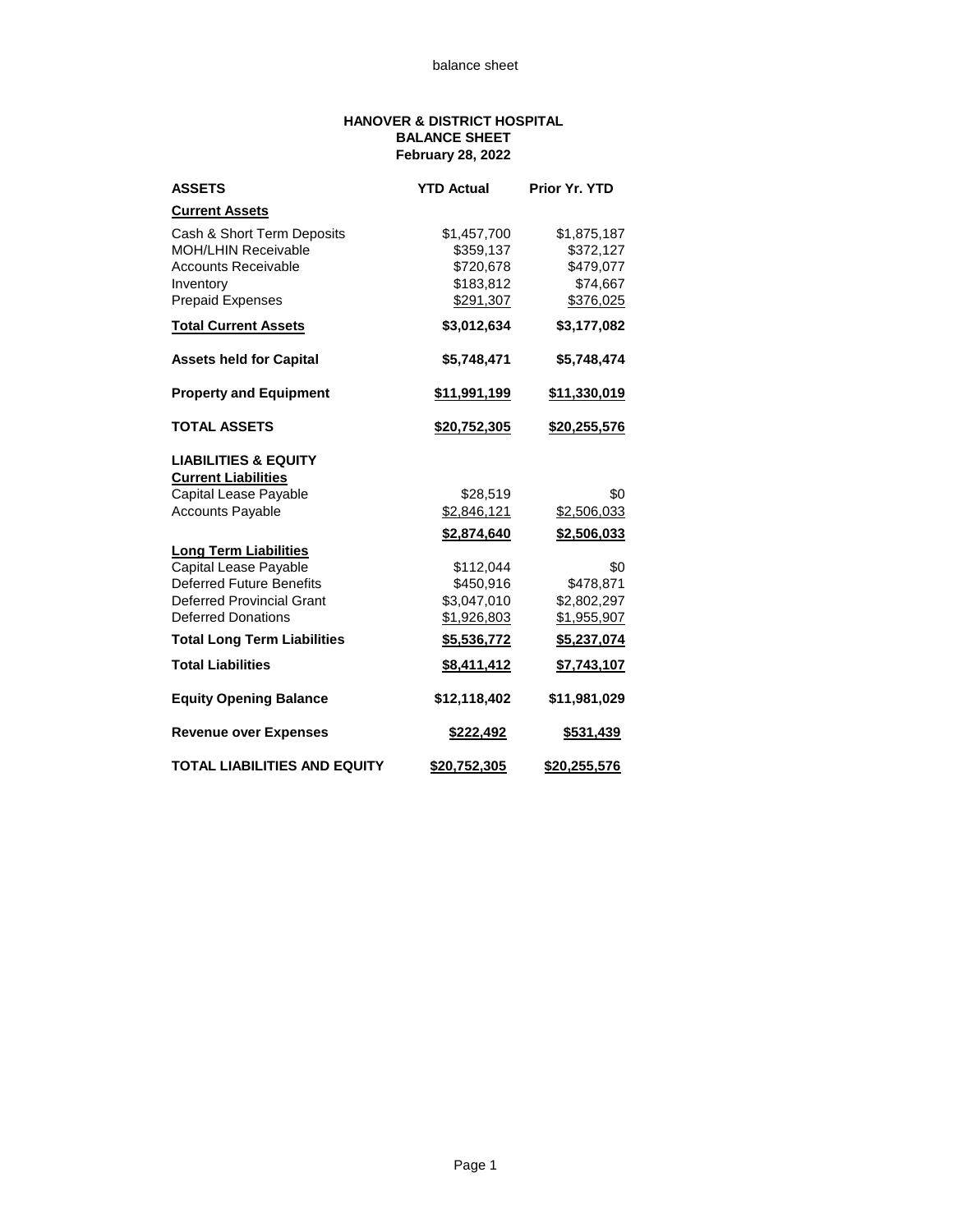## **HANOVER & DISTRICT HOSPITAL STATEMENT OF OPERATIONS For the Period Ending February 28, 2022**

| <b>FORECAST</b><br>16,790,000<br>465,000<br>222,455<br>23,141<br>25,700<br>279,900 |
|------------------------------------------------------------------------------------|
|                                                                                    |
|                                                                                    |
|                                                                                    |
|                                                                                    |
|                                                                                    |
|                                                                                    |
|                                                                                    |
| 150,000                                                                            |
| 2,780,000                                                                          |
| 152,000                                                                            |
| 399,000                                                                            |
| 655,000                                                                            |
| 7,500                                                                              |
| \$21,949,696                                                                       |
|                                                                                    |
| 9,400,000                                                                          |
| 2,650,000                                                                          |
| 2,836,000                                                                          |
| 4,690,000                                                                          |
| 702,000                                                                            |
| 360,000                                                                            |
| 8,600                                                                              |
| 926,000                                                                            |
| 17,500                                                                             |
| 7,500                                                                              |
| \$21,597,600                                                                       |
| \$352,096                                                                          |
|                                                                                    |
|                                                                                    |
| \$298,183                                                                          |
|                                                                                    |
|                                                                                    |